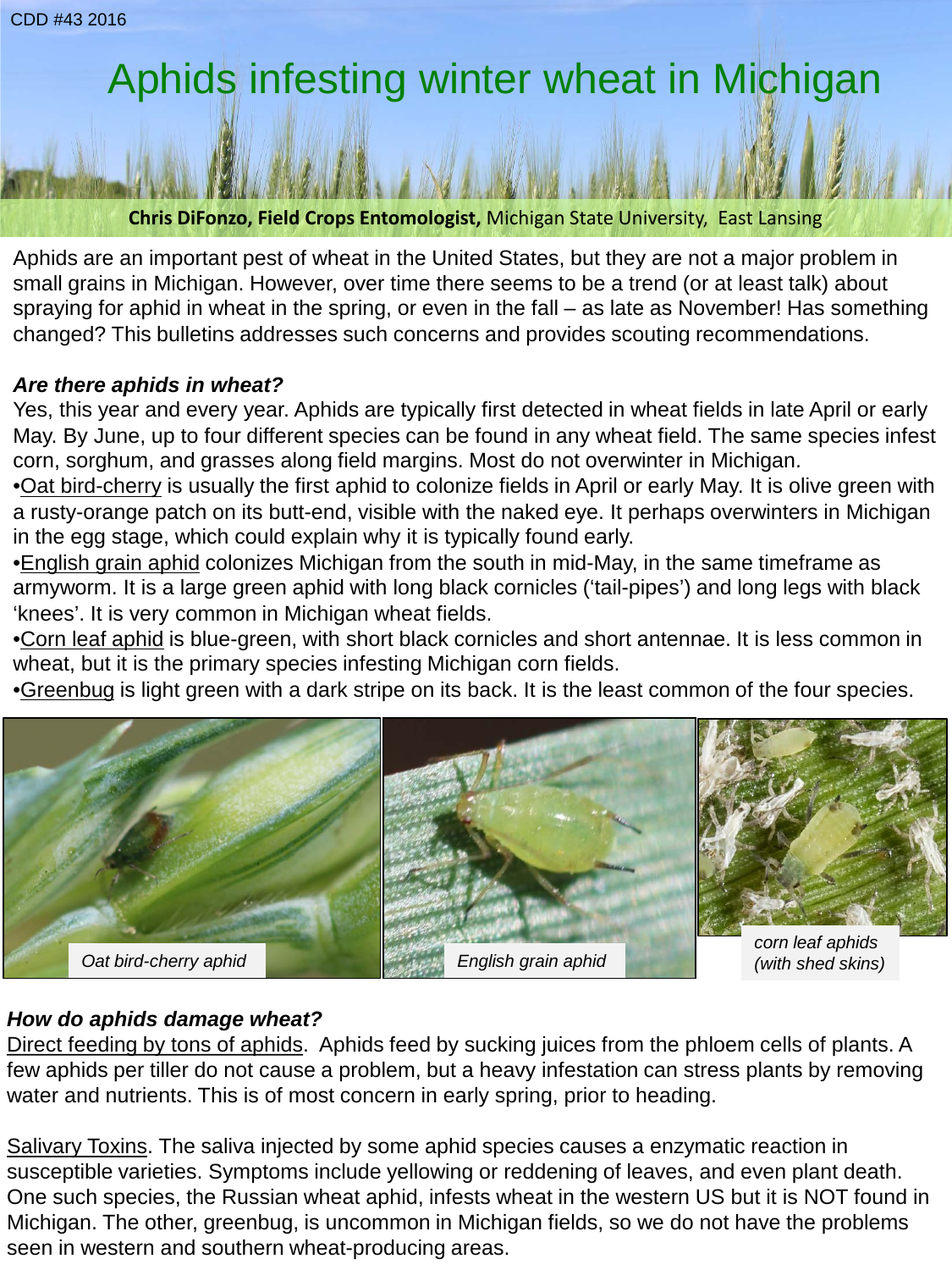Virus transmission. The four species of aphids mentioned on page one can transmit barley yellow dwarf virus (BYDV) in wheat, barley, and oats. Transmission in the fall is more important than transmission in late spring, because the virus infects the plant for a longer period of time. For fall transmission, the source of the virus is likely grasses outside the field. Once wheat is heading, the impact of BYDV is negligible.

## *Is aphid damage common in Michigan wheat? Is spraying justified?*

Typically, no. Economic damage is rare because the most damaging aphid (Russian wheat) isn't present and fields rarely reach threshold (discussed below) for oat bird-cherry and English grain aphids. In fact, I have never seen a commercial field over threshold in the state. Rates of BYDV infection are also low in Michigan compared to states to the south, because Michigan has winter. Wheat is typically planted after the Hessian fly-free date when grain aphid populations are already declining. Cold weather wipes out aphids so that no transmission takes place during the winter months, and new aphids must recolonize in the spring.

So why is wheat being sprayed more? Growers are managing wheat more intensively, paying greater attention to fertility, weeds, diseases, and insects. Many of the ideas in intensive wheat management originated in the southern states, where the field season is longer, aphids survive through the winter, and BYDV infection is a chronic problem. However, spraying for aphids is rarely justified in the north, and if fields are planted after the fly-free date, there should be no need to treat in the fall. Also, as part of intensive management the wheat industry is doing a better job managing head scab in Michigan. When a sprayer is already going over a field to apply fungicide, it is tempting to throw an insecticide in the tank to 'clean up' whatever insects are out there; in fact, brochures on intensive wheat management routinely recommend this practice. But there are repercussions to insurance insecticide applications that may not be obvious:



Grain aphid killed by a parasitoid

*Biological control keeps most insect pests in check in wheat.*  Parasitoids are especially important for armyworm aphids, & cereal leaf beetle. Spraying wipes out beneficials and disrupts biocontrol; this may be why cereal leaf beetle is trending upward in the last few years.



*Natural enemies build up in wheat, then move to other crops later in the season*. The low numbers of aphids, thrips, and other insects in wheat aren't something to clean  $up$  – it's the fuel which generates populations of beneficials for July and August.

Ladybug larva hunting in wheat

## *Scouting for aphids in wheat*

Use thresholds to make spray decisions for aphids! There are many thresholds for insect pests of field crops. Some thresholds are simply guesses, while others are based on years of research. The thresholds for aphids in wheat are research-based (ie they are pretty good). Scouting involves sampling individual tillers, examining the upper and lower leaf surface and stem for aphids. Don't just walk the edge of the field - aphid colonizers often land on field edges, thus populations on the edge may not be representative of the rest of the field. Walk 10-20 paces into the field, sample a tiller, walk another 10 paces, and so forth. Being able to find aphids on tillers is more important than being able to distinguish species.

See the next page for details on two scouting methods and thresholds.